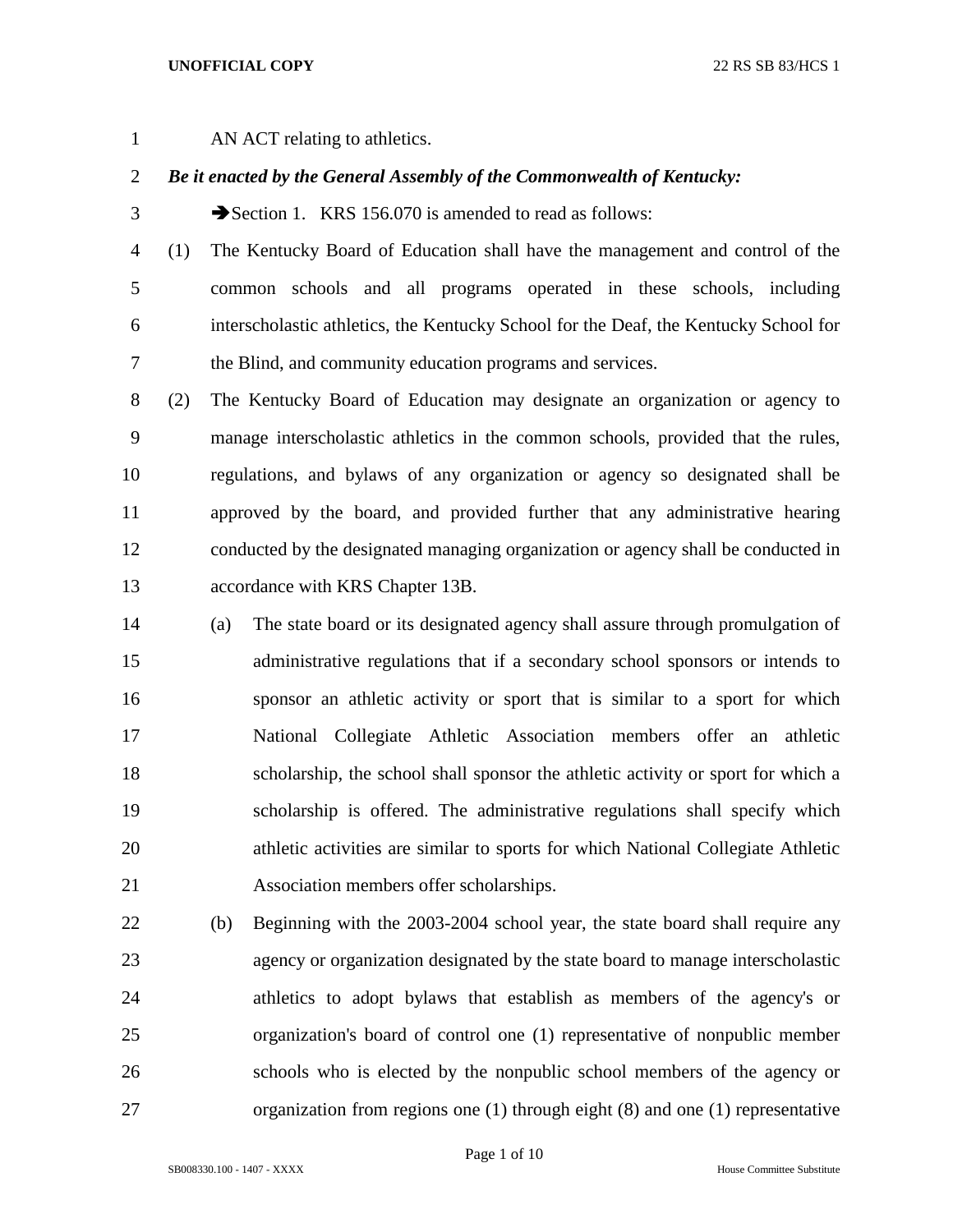of nonpublic member schools who is elected by the nonpublic member schools of the agency or organization from regions nine (9) through sixteen (16). The nonpublic school representatives on the board of control shall not be from classification A1 or D1 schools. Following initial election of these nonpublic school representatives to the agency's or organization's board of control, terms of the nonpublic school representatives shall be staggered so that only one (1) nonpublic school member is elected in each even-numbered year.

 (c) The state board or any agency designated by the state board to manage interscholastic athletics shall not promulgate rules, administrative regulations, or bylaws that prohibit pupils in grades seven (7) to eight (8) from participating in any high school sports except for high school varsity soccer and football, or from participating on more than one (1) school-sponsored team at the same time in the same sport. The Kentucky Board of Education, or an agency designated by the board to manage interscholastic athletics, may promulgate administrative regulations restricting, limiting, or prohibiting participation in high school varsity soccer and football for students who have not successfully completed the eighth grade.

 (d) 1. The state board or any agency designated by the state board to manage interscholastic athletics shall allow a member school's team or students to play against students of a non-member at-home private school, or a 22 team of students from non-member at-home private schools, if the non- member at-home private schools and students comply with this 24 subsection.

- 2. A non-member at-home private school's team and students shall comply with the rules for student athletes, including rules concerning:
- a. Age;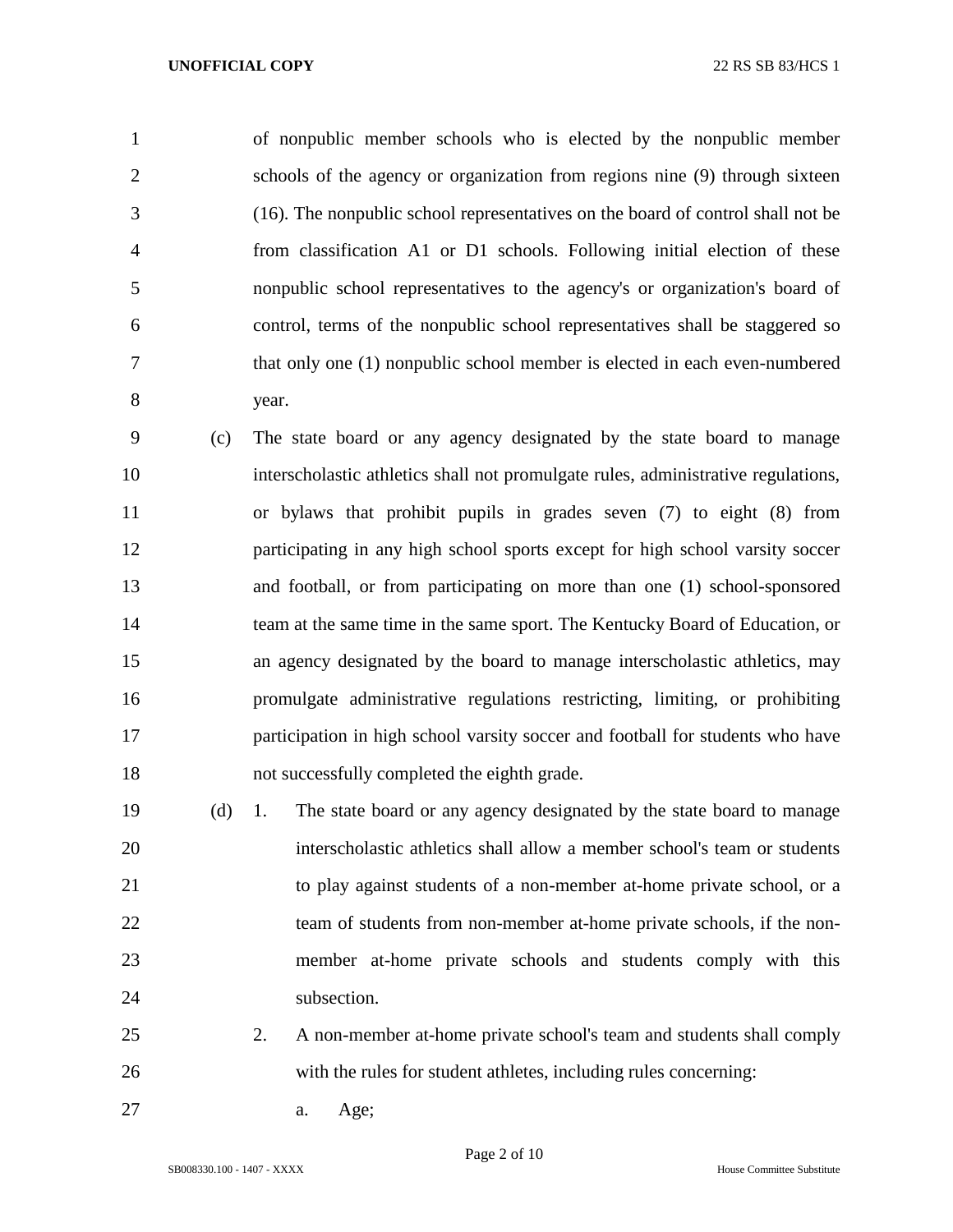| $\mathbf{1}$   |     | School semesters;<br>$\mathbf b$ .                                              |
|----------------|-----|---------------------------------------------------------------------------------|
| $\overline{2}$ |     | Scholarships;<br>$C_{\bullet}$                                                  |
| 3              |     | Physical exams;<br>d.                                                           |
| $\overline{4}$ |     | Foreign student eligibility; and<br>e.                                          |
| 5              |     | f.<br>Amateurs.                                                                 |
| 6              |     | 3.<br>A coach of a non-member at-home private school's team shall comply        |
| 7              |     | with the rules concerning certification of member school coaches as             |
| 8              |     | required by the state board or any agency designated by the state board         |
| 9              |     | to manage interscholastic athletics.                                            |
| 10             |     | This subsection shall not allow a non-member at-home private school's<br>4.     |
| 11             |     | team to participate in a sanctioned:                                            |
| 12             |     | Conference;<br>a.                                                               |
| 13             |     | Conference tournament;<br>$\mathbf{b}$ .                                        |
| 14             |     | District tournament;<br>$C_{\bullet}$                                           |
| 15             |     | Regional tournament; or<br>d.                                                   |
| 16             |     | State tournament or event.<br>e.                                                |
| 17             |     | 5.<br>This subsection does not allow eligibility for a recognition, award, or   |
| 18             |     | championship sponsored by the state board or any agency designated by           |
| 19             |     | the state board to manage interscholastic athletics.                            |
| 20             |     | A non-member at-home private school's team or students may<br>6.                |
| 21             |     | participate in interscholastic athletics permitted, offered, or sponsored by    |
| 22             |     | the state board or any agency designated by the state board to manage           |
| 23             |     | interscholastic athletics.                                                      |
| 24             | (e) | Every local board of education shall require an annual medical examination      |
| 25             |     | performed and signed by a physician, physician assistant, advanced practice     |
| 26             |     | registered nurse, or chiropractor, if performed within the professional's scope |
| 27             |     | of practice, for each student seeking eligibility to participate in any school  |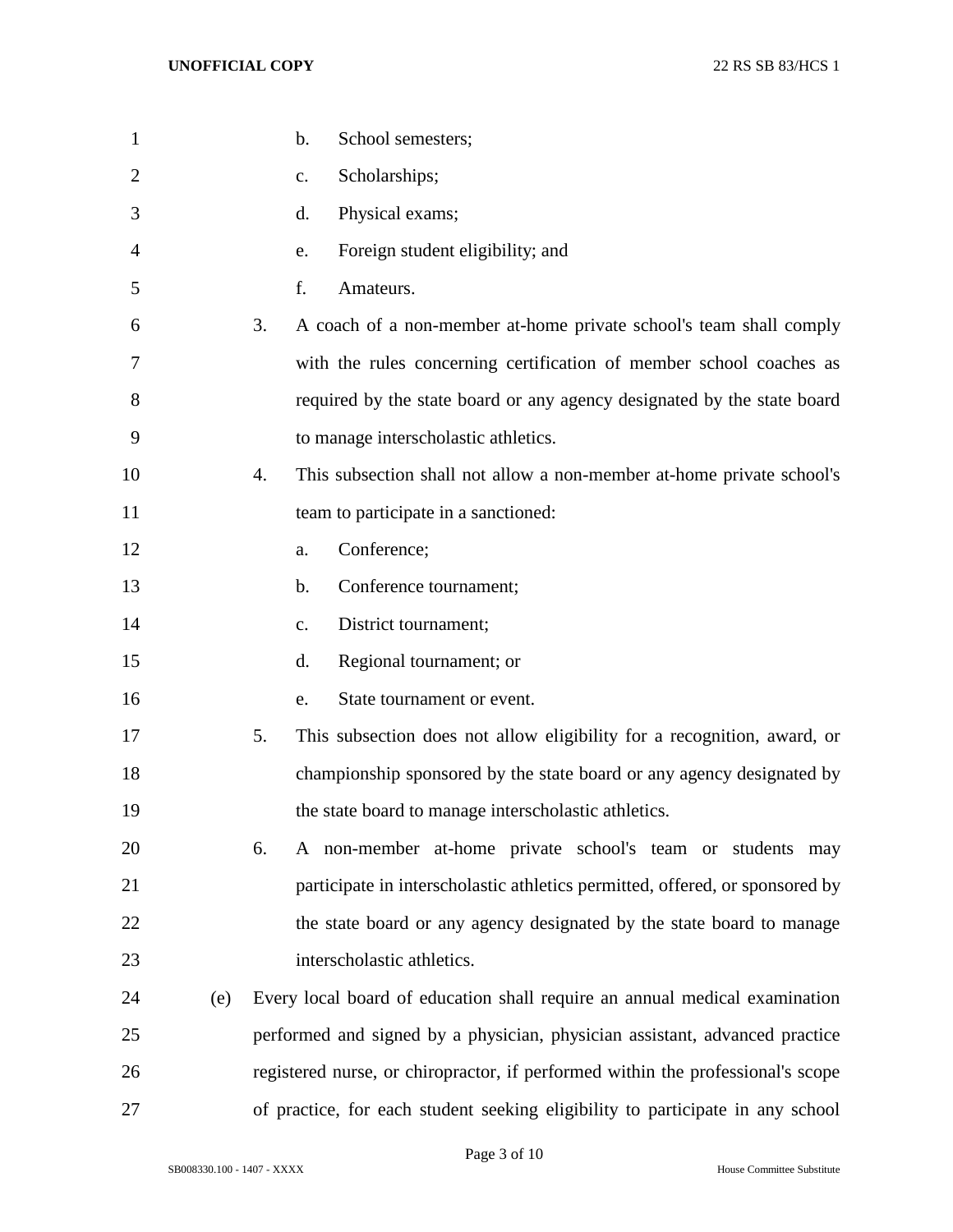| 1              |     | athletic activity or sport. The Kentucky Board of Education or any               |
|----------------|-----|----------------------------------------------------------------------------------|
| $\overline{2}$ |     | organization or agency designated by the state board to manage interscholastic   |
| 3              |     | athletics shall not promulgate administrative regulations or adopt any policies  |
| $\overline{4}$ |     | or bylaws that are contrary to the provisions of this paragraph.                 |
| 5              | (f) | Any student who turns nineteen (19) years of age prior to August 1 shall not     |
| 6              |     | be eligible for high school athletics in Kentucky. Any student who turns         |
| 7              |     | nineteen (19) years of age on or after August 1 shall remain eligible for that   |
| 8              |     | school year only. An exception to the provisions of this paragraph shall be      |
| 9              |     | made, and the student shall be eligible for high school athletics in Kentucky if |
| 10             |     | the student:                                                                     |
| 11             |     | Qualified for exceptional children services and had an individual<br>1.          |
| 12             |     | education program developed by an admissions and release committee               |
| 13             |     | (ARC) while the student was enrolled in the primary school program;              |
| 14             |     | Was retained in the primary school program because of an ARC<br>2.               |
| 15             |     | committee recommendation; and                                                    |
| 16             |     | Has not completed four $(4)$ consecutive years or eight $(8)$ consecutive<br>3.  |
| 17             |     | semesters of eligibility following initial promotion from grade eight (8)        |
| 18             |     | to grade nine $(9)$ .                                                            |
| 19             | (g) | The state board or any agency designated by the state board to manage            |
| 20             |     | interscholastic athletics shall promulgate administrative regulations or         |
| 21             |     | bylaws that provide that:                                                        |
| 22             |     | A member school shall designate all athletic teams, activities, and<br>1.        |
| 23             |     | sports for students in grades six $(6)$ through twelve $(12)$ as one $(1)$ of    |
| 24             |     | the following categories:                                                        |
| 25             |     | "Boys"<br>а.                                                                     |
| 26             |     | "Coed"; or<br>$\bm{b}$ .                                                         |
| 27             |     | "Girls";<br>$\mathcal{C}$ .                                                      |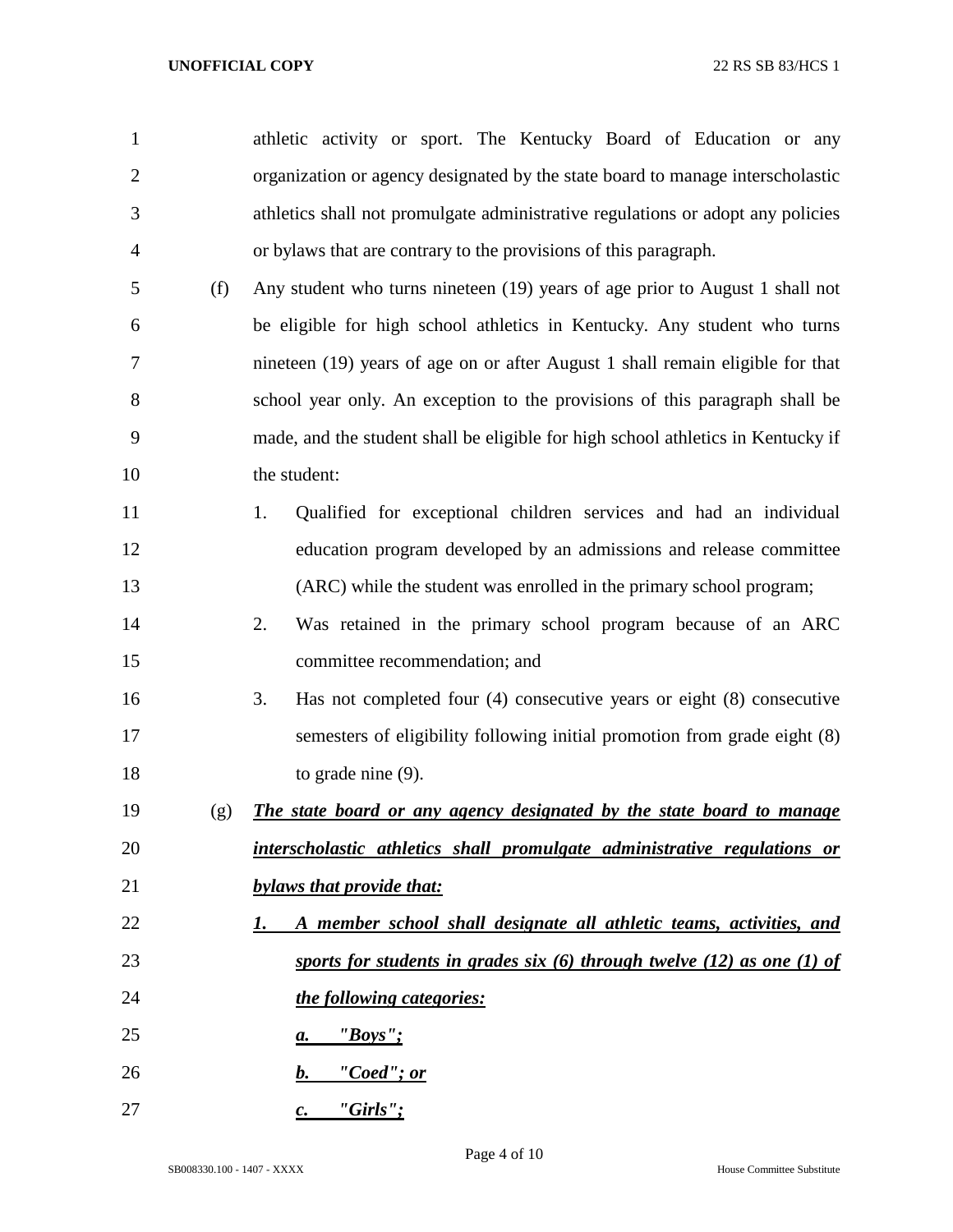| 1  |     | <u>2.</u> | The sex of a student for the purpose of determining eligibility to              |
|----|-----|-----------|---------------------------------------------------------------------------------|
| 2  |     |           | <i>participate in an athletic activity or sport shall be determined by:</i>     |
| 3  |     |           | A student's biological sex as indicated on the student's original,<br>a.        |
| 4  |     |           | unedited birth certificate issued at the time of birth; or                      |
| 5  |     |           | An affidavit signed and sworn to by the physician, physician<br>$\bm{b}$ .      |
| 6  |     |           | assistant, advanced practice registered nurse, or chiropractor                  |
| 7  |     |           | <u>that conducted the annual medical examination required by</u>                |
| 8  |     |           | paragraph (e) of this subsection under penalty of perjury                       |
| 9  |     |           | establishing the student's biological sex at the time of birth;                 |
| 10 |     | 3.        | An athletic activity or sport designated as "girls" for students in<br>а.       |
| 11 |     |           | grades six (6) through twelve (12) shall not be open to members                 |
| 12 |     |           | of the male sex.                                                                |
| 13 |     |           | $\bm{b}$ .<br><u>Nothing in this section shall be construed to restrict the</u> |
| 14 |     |           | eligibility of any student to participate in an athletic activity or            |
| 15 |     |           | sport designated as "boys" or "coed"; and                                       |
| 16 |     | 4.        | <u>Neither the state board, nor any agency designated by the state board</u>    |
| 17 |     |           | to manage interscholastic athletics, nor any school district, nor any           |
| 18 |     |           | member school shall entertain a complaint, open an investigation, or            |
| 19 |     |           | take any other adverse action against a school for maintaining                  |
| 20 |     |           | separate interscholastic or intramural athletic teams, activities, or           |
| 21 |     |           | sports for students of the female sex.                                          |
| 22 | (h) | 1.        | The state board or any agency designated by the state board to manage           |
| 23 |     |           | interscholastic athletics shall promulgate administrative regulations that      |
| 24 |     |           | permit a school district to employ or assign nonteaching or noncertified        |
| 25 |     |           | personnel or personnel without postsecondary education credit hours to          |
| 26 |     |           | serve in a coaching position. The administrative regulations shall give         |
| 27 |     |           | preference to the hiring or assignment of certified personnel in coaching       |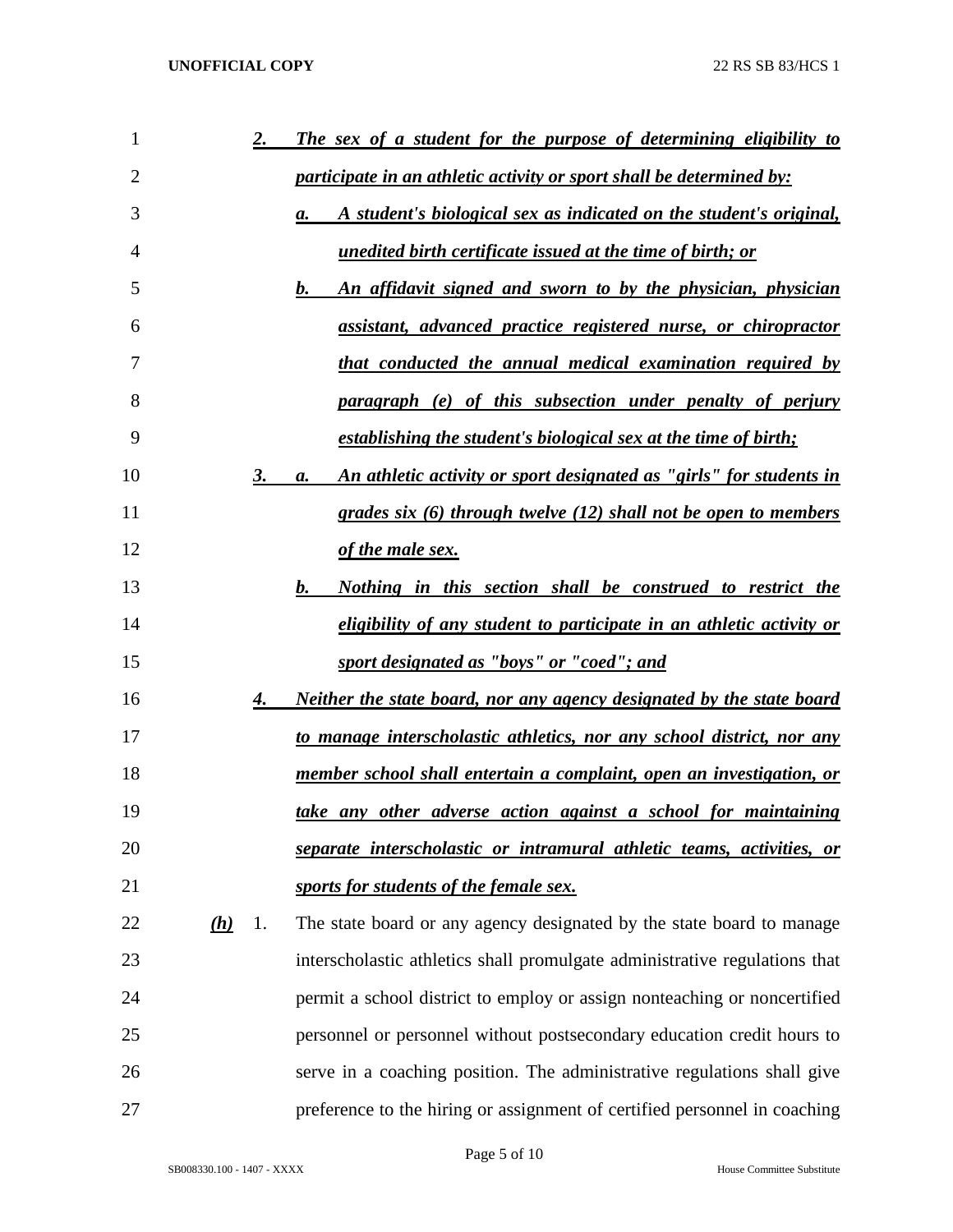| positions. |
|------------|
|            |

- 2. A person employed in a coaching position shall be a high school graduate and at least twenty-one (21) years of age and shall submit to a criminal background check in accordance with KRS 160.380.
- 3. The administrative regulations shall specify post-hire requirements for persons employed in coaching positions.
- 4. The regulations shall permit a predetermined number of hours of professional development training approved by the state board or its designated agency to be used in lieu of postsecondary education credit 10 hour requirements.
- 5. A local school board may specify post-hire requirements for personnel employed in coaching positions in addition to those specified in subparagraph 3. of this paragraph.
- *(i)*[(h)] Any student who transfers enrollment from a district of residence to a nonresident district under KRS 157.350(4)(b) shall be ineligible to participate in interscholastic athletics for one (1) calendar year from the date of the 17 transfer.
- (3) (a) The Kentucky Board of Education is hereby authorized to lease from the State Property and Buildings Commission, or others, whether public or private, any lands, buildings, structures, installations, and facilities suitable for use in establishing and furthering television and related facilities as an aid or supplement to classroom instruction, throughout the Commonwealth, and for incidental use in any other proper public functions. The lease may be for any initial term commencing with the date of the lease and ending with the next ensuing June 30, which is the close of the then-current fiscal biennium of the Commonwealth, with exclusive options in favor of the board to renew the same for successive ensuing bienniums, July 1 in each even year to June 30 in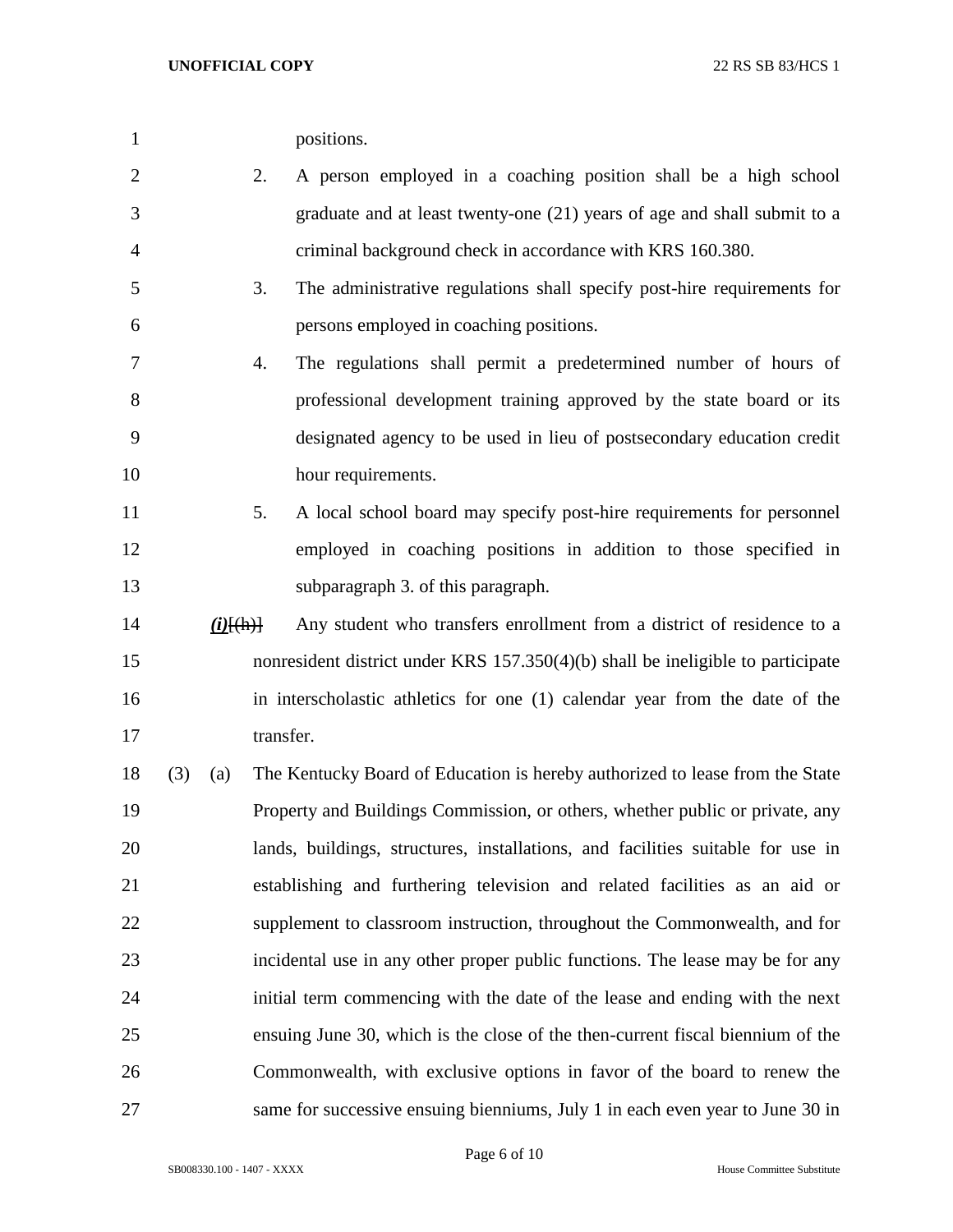the next ensuing even year; and the rentals may be fixed at the sums in each biennium, if renewed, sufficient to enable the State Property and Buildings Commission to pay therefrom the maturing principal of and interest on, and provide reserves for, any revenue bonds which the State Property and Buildings Commission may determine to be necessary and sufficient, in agreement with the board, to provide the cost of acquiring the television and related facilities, with appurtenances, and costs as may be incident to the issuance of the bonds.

 (b) Each option of the Kentucky Board of Education to renew the lease for a succeeding biennial term may be exercised at any time after the adjournment of the session of the General Assembly at which appropriations shall have 12 been made for the operation of the state government for such succeeding biennial term, by notifying the State Property and Buildings Commission in writing, signed by the chief state school officer, and delivered to the secretary of the Finance and Administration Cabinet as a member of the commission. The option shall be deemed automatically exercised, and the lease automatically renewed for the succeeding biennium, effective on the first day thereof, unless a written notice of the board's election not to renew shall have been delivered in the office of the secretary of the Finance and Administration Cabinet before the close of business on the last working day in April immediately preceding the beginning of the succeeding biennium.

 (c) The Kentucky Board of Education shall not itself operate leased television facilities, or undertake the preparation of the educational presentations or films to be transmitted thereby, but may enter into one (1) or more contracts to provide therefor, with any public agency and instrumentality of the Commonwealth having, or able to provide, a staff with proper technical qualifications, upon which agency and instrumentality the board, through the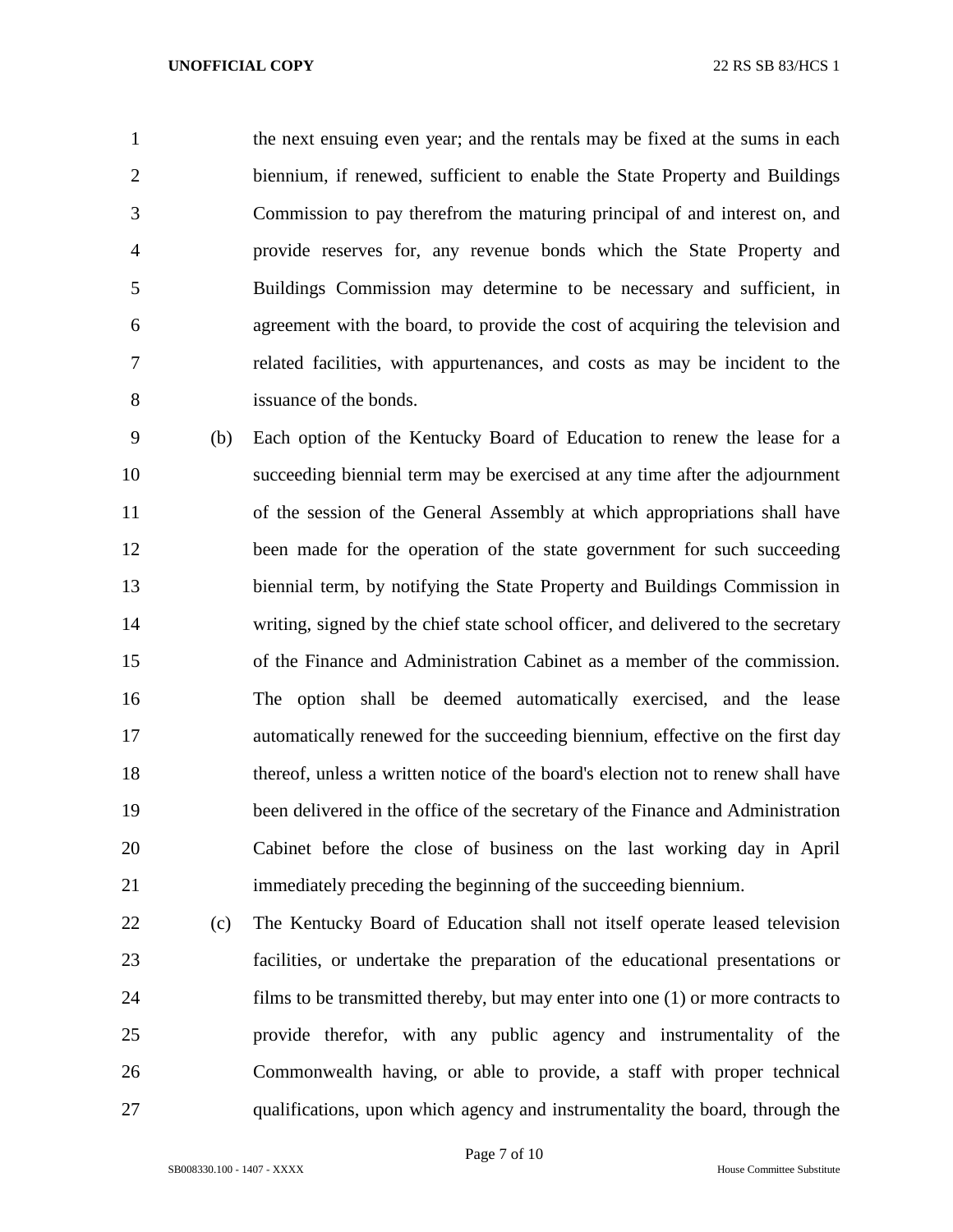chief state school officer and the Department of Education, is represented in such manner as to coordinate matters of curriculum with the curricula prescribed for the public schools of the Commonwealth. Any contract for the operation of the leased television or related facilities may permit limited and special uses of the television or related facilities for other programs in the public interest, subject to the reasonable terms and conditions as the board and the operating agency and instrumentality may agree upon; but any contract shall affirmatively forbid the use of the television or related facilities, at any time or in any manner, in the dissemination of political propaganda or in furtherance of the interest of any political party or candidate for public office, or for commercial advertising. No lease between the board and the State Property and Buildings Commission shall bind the board to pay rentals for more than one (1) fiscal biennium at a time, subject to the aforesaid renewal options. The board may receive and may apply to rental payments under any lease and to the cost of providing for the operation of the television or related facilities not only appropriations which may be made to it from state funds, from time to time, but also contributions, gifts, matching funds, devises, and bequests from any source, whether federal or state, and whether public or private, so long as the same are not conditioned upon any improper use of the television or related facilities in a manner inconsistent with the provisions of 21 this subsection.

 (4) The state board may, on the recommendation and with the advice of the chief state school officer, prescribe, print, publish, and distribute at public expense such administrative regulations, courses of study, curriculums, bulletins, programs, outlines, reports, and placards as each deems necessary for the efficient management, control, and operation of the schools and programs under its jurisdiction. All administrative regulations published or distributed by the board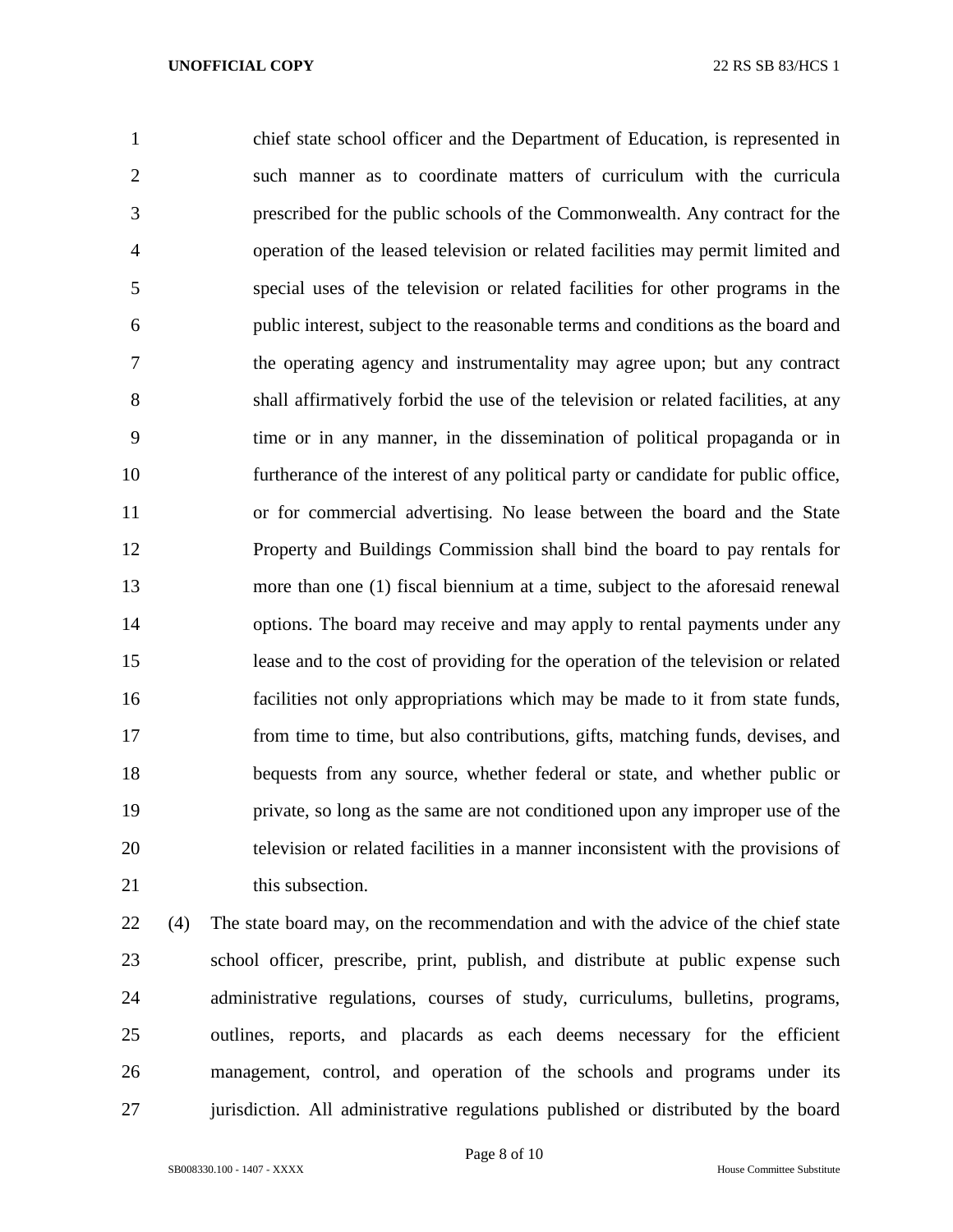| $\mathbf{1}$   | shall be enclosed in a booklet or binder on which the words "informational copy"            |
|----------------|---------------------------------------------------------------------------------------------|
| $\overline{2}$ | shall be clearly stamped or printed.                                                        |
| 3              | (5)<br>Upon the recommendation of the chief state school officer or his or her designee,    |
| 4              | the state board shall establish policy or act on all matters relating to programs,          |
| 5              | services, publications, capital construction and facility renovation, equipment,            |
| 6              | litigation, contracts, budgets, and all other matters which are the administrative          |
| 7              | responsibility of the Department of Education.                                              |
| 8              | SECTION 2. A NEW SECTION OF KRS CHAPTER 164 IS CREATED TO                                   |
| 9              | <b>READ AS FOLLOWS:</b>                                                                     |
| 10             | A public postsecondary education institution or private postsecondary<br>(I)<br>(a)         |
| 11             | education institution that is a member of a national intercollegiate athletic               |
| 12             | association shall designate all intercollegiate and intramural athletic teams,              |
| 13             | activities, sports, and events that are sponsored or authorized by the                      |
| 14             | <i>institution as one (1) of the following categories:</i>                                  |
| 15             | "Mens";<br>1.                                                                               |
| 16             | "Coed"; or<br>2.                                                                            |
| 17             | "Womens."<br>3.                                                                             |
| 18             | A public postsecondary education institution or private postsecondary<br>(b)<br>1.          |
| 19             | education institution that is a member of a national intercollegiate                        |
| 20             | athletic association shall prohibit a member of the male sex from                           |
| 21             | competing in any intercollegiate or intramural athletic team, activity,                     |
| 22             | sport, or event designated as "womens."                                                     |
| 23             | Nothing in this section shall be construed to restrict the eligibility of<br>2.             |
| 24             | any student to participate in an athletic activity or sport designated as                   |
| 25             | "mens" or "coed."                                                                           |
| 26             | The sex of a student for the purpose of determining eligibility to participate in an<br>(2) |
| 27             | athletic activity or sport or to use an athletic facility designated for the exclusive      |